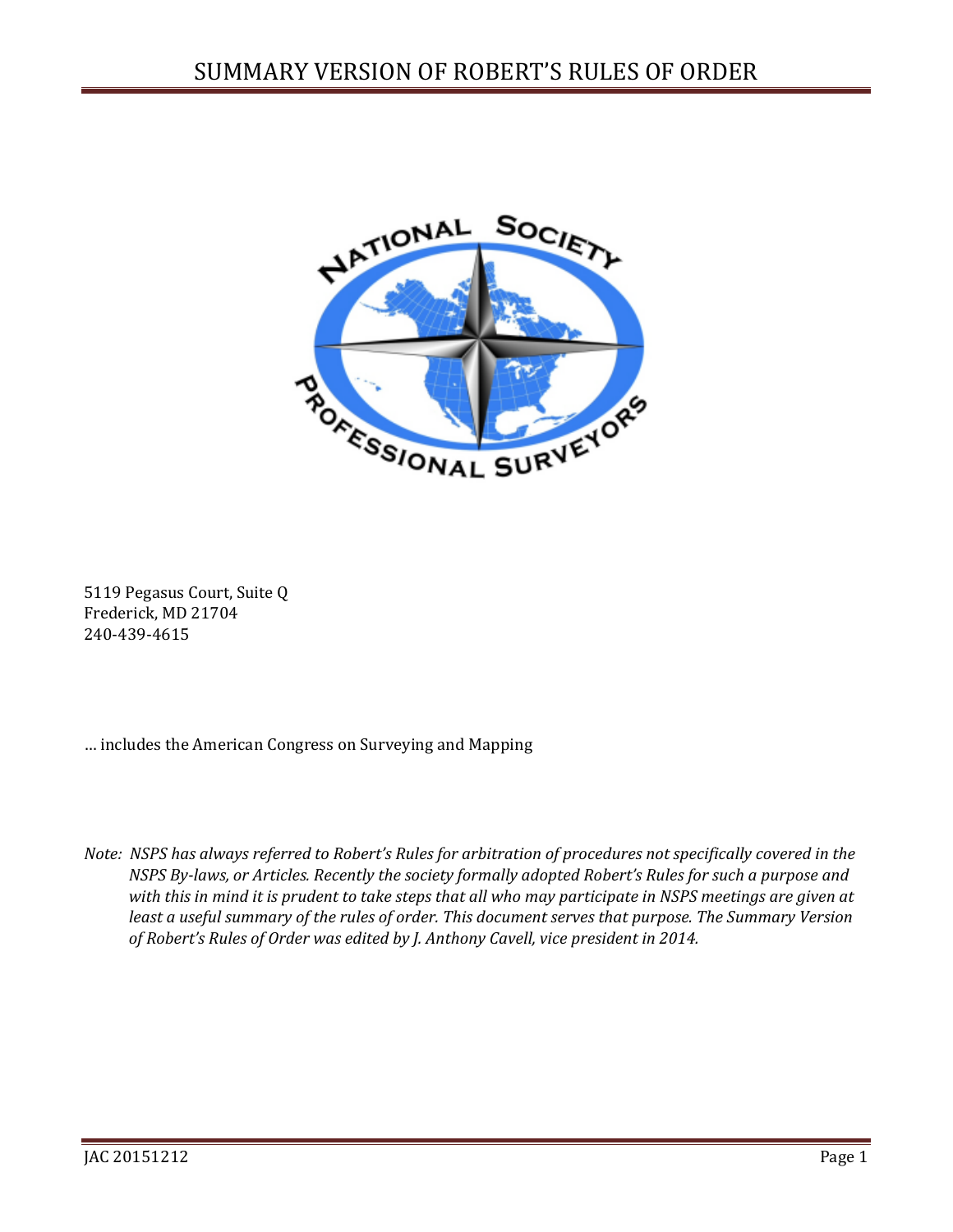## **ROBERT'S RULES OF ORDER** FOR FAIR & ORDERLY MEETINGS & CONVENTIONS

## SUMMARY VERSION[1](#page-1-0)

*Robert's Rules of Order for Fair and Orderly Meetings & Conventions* provides common rules and procedures for deliberation and debate in order to place the whole membership on the same footing and using the same terms.

The conduct of ALL business is controlled by the general will of the whole membership - the right of the deliberate majority to decide. Complementary is the right of at least a strong minority to require the majority to be deliberate - to act according to its considered judgment AFTER a full and fair deliberation of the issues involved.

The fundamental right of deliberative assemblies requires all questions to be thoroughly discussed before taking action! *Robert's Rules* provides for constructive and democratic meetings, to help, not hinder, the business of the assembly. Under no circumstances should either application or ignorance of the rules be allowed to intimidate or limit full participation.

The assembly rules – it has the final say on everything! Silence means consent!

## PROCEDURE

- Obtain the floor (the right to speak) by being the first to stand when the person speaking has finished; state Mr./Madam Chairman (President, Mayor, &c., as appropriate). Raising your hand means nothing, and standing while another has the floor is out of order! Must be recognized by the Chairman before speaking!
- Debate cannot begin until the Chairman has stated the motion or resolution and asked "are you ready for the question?" If no one rises, the Chairman calls for the vote!
- Before the Chairman asks for a vote (the question) members may suggest modification of the motion; the Mover can modify as he pleases, or even withdraw the motion without consent of the Seconder; if Mover modifies, the Seconder can withdraw the second.
- The "immediately pending question" is the last question stated by the Chairman! Motion/Resolution - Amendment - Motion to Postpone
- The member moving the "immediately pending question" is entitled to preference to the floor!
- No member can speak twice to the same issue until everyone else wishing to speak has spoken to it once!
- All remarks must be directed to the Chairman. Remarks must be courteous in language and deportment - avoid all personalities, never allude to others by name or to motives!
- The agenda and all committee reports are merely recommendations! When presented to the assembly and the question is stated, debate begins and changes occur!

l

<span id="page-1-0"></span><sup>1</sup> Modified from text by Beverly Kennedy. 1997. <http://www.robertsrules.org/indexprint.html>